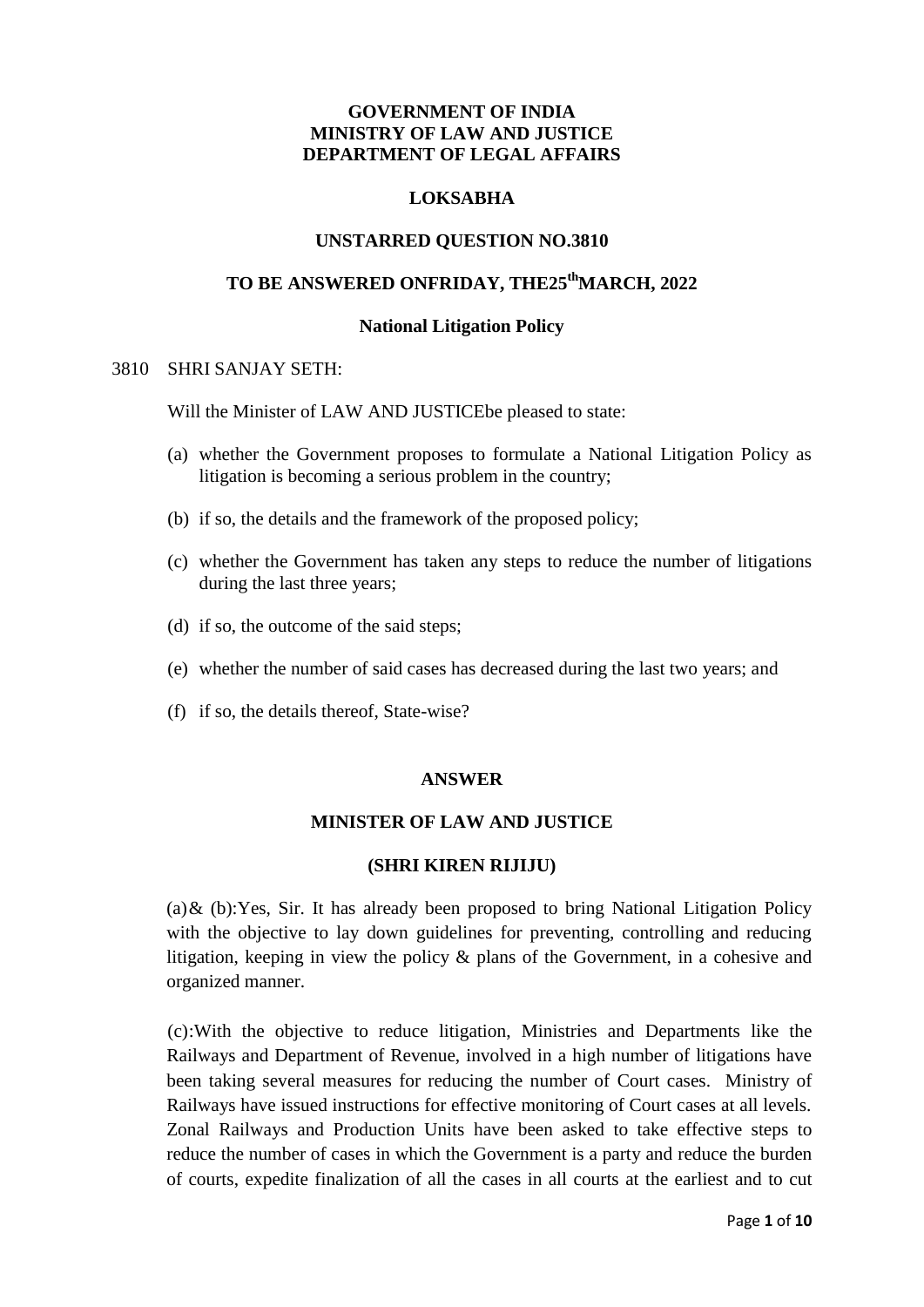down the expenditure in contesting court cases. For achieving this, emphasis has been laid on effective monitoring of cases by having regular meetings with empanelled advocates, for briefing and necessary directions to be given at the highest level, besides ensuring timely submission of replies, Counter replies and necessary documents to the advocates.

The Central Board of Direct Taxes (CBDT) and the Central Board of Indirect Taxes and Customs (CBIC) under the Department of Revenue, have issued a slew of instructions and brought in several measures, for reducing litigations and the resultant burden on Courts. While the CBDT has issued circulars directing the field Officers that pending appeals before Income Tax Appellate Tribunals/High Courts/Supreme Court with tax effect below the specified limits may be withdrawn/not pressed, and in the process facilitating a better and concerted focus on high demand litigations. CBDT has also clarified to the field officers that appeals should not be filed merely because the tax effect in a particular case exceeds the prescribed monetary limits and the filing of an appeal should be decided strictly on the merits of the case.

Similarly, the field formations under the CBIC have been instructed to withdraw appeals pending in High Courts/Customs Excise and Service Tax Appellate Tribunal, where the Supreme Court has decided on identical matter. Besides, CBIC has also instructed its field formations not to contest further in appeal where the issue has been lost in two stages of appeals. It has been decided, however, that in cases where it is felt that the issue is fit for further appeal, then on proper justification and approval of the Zonal Chief Commissioner, an appeal can be filed for the third time. Also, the field formation have been instructed to forward only those SLP proposals where in the issue involves substantial question of law or gross perversity or illegality in the appreciation of evidence.

In this direction, both the CBDT and the CBIC have also enhanced the threshold monetary limit for filing appeals, the details of which are as follows:

### CBDT:

| For filing appeals                   | <b>Monetary limit</b> |
|--------------------------------------|-----------------------|
| Before Income Tax Appellate Tribunal | Rs. 50 lakhs          |
| Before High Court                    | Rs.1 Crore            |
| Before Supreme Court                 | Rs.2 Crore            |

### CBIC:

| Monetary limits for filing appeals in cases |                   | <b>Monetary limits for filing appeals</b> |                              |             |               |  |
|---------------------------------------------|-------------------|-------------------------------------------|------------------------------|-------------|---------------|--|
| relating to Central Excise and Service Tax  |                   |                                           | in cases relating to Customs |             |               |  |
| <b>Before</b>                               | <b>Before</b>     | <b>Before</b>                             | <b>Before</b>                | Before High | <b>Before</b> |  |
| <b>CESTAT</b>                               | <b>High Court</b> | Supreme Court                             | <b>CESTAT</b>                | Court       | Supreme       |  |
|                                             |                   |                                           |                              |             | Court         |  |
| Rs.50 lakhs                                 | Rs.1 Crore        | Rs.2 Crore                                | Rs. 5                        | Rs.10 lakhs | Rs.25         |  |
|                                             |                   |                                           | lakhs                        |             | lakhs         |  |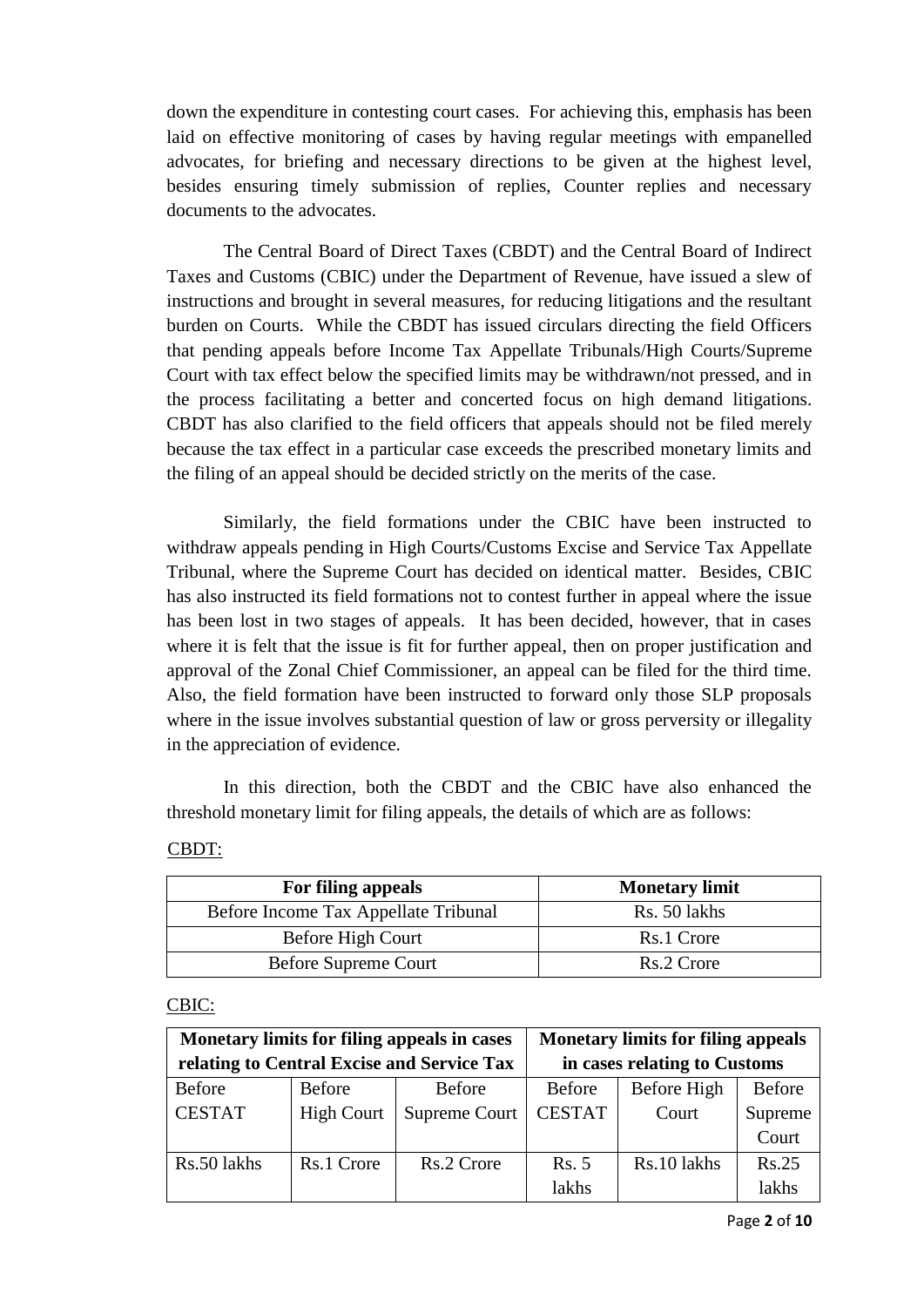The Government introduced SabkaVishwas (Legacy Dispute Resolution) Scheme, 2019 through the Finance (No. 2) Act, 2019, which was notified by CBIC to come into force from 1st September 2019. SVLDRS was a resolution-cumamnesty scheme and one of the main objectives of the scheme was to reduce litigation in various indirect tax enactments, which have been subsumed in the Goods and Services Tax Act, 2017.

The alternative mechanism for the resolution of Inter-Ministerial/Departmental disputes also provide for an institutionalized mechanism for resolution of such disputes, namely, Administrative Mechanism for Resolution of Disputes (AMRD). This was framed by the Department of Legal Affairs and circulated *vide* O.M. dated 31.03.2020. This mechanism, applicable to disputes other than taxation disputes, will reduce litigations in courts and resolve the cases outside the court system, where both parties are Govt. Department or where one party is Govt. Department and other is its instrumentalities, (CPSEs/Boards/ Authorities, etc.).

To resolve the commercial disputes between Central Public Sector Enterprises *inter-se* and CentralPublic Sector Enterprises and Government Departments/ Organizations in place of the earlier "Permanent Machinery of Arbitration", a new scheme, namely, "Administrative Mechanism for Resolution of CPSE Disputes (AMRCD)" evolved by Department of Public Enterprises has been brought into effect w.e.f. 22.05.2018.

The Commercial Courts Act, 2015 was amended in 2018 to inter-alia provide for Pre-Institution Mediation and Settlement (PIMS) mechanism. Under this mechanism a party which does not contemplate any urgent interim relief in a subjectmatter of commercial dispute of specified value of Rs.3 lakh and above has to first exhaust the remedy of PIMS to be conducted by the authorities constituted under the Legal Services Authorities Act, 1987, before approaching the Court.

Further for facilitating quick disposal of disputes outside the court systems by way of alternate dispute redressal mechanism of mediation, the Mediation Bill, 2021 has been introduced in the RajyaSabha which *inter-alia* providing for pre-litigation mediation by the parties.

(d) : In pursuance to the Criminal Law (Amendment) Act, 2018, the Department of Justice has implemented a scheme for setting up 1023 Fast Track Special Courts (FTSCs) for expeditious trial and disposal of cases related to rape and POCSO. The scheme, which was originally conceived for one year, has been further continued for two more Financial Years, i.e. 2021-22 and 2022-23. This is a Centrally Sponsored Scheme (CSS) which started in October 2019. As on 28.02.2022, 712 FTSCs including 399 exclusive POCSO Courts are functional in 27 States/UT (Goa is yet to operationalize FTSCs. West Bengal, Andaman & Nicobar Island and Arunachal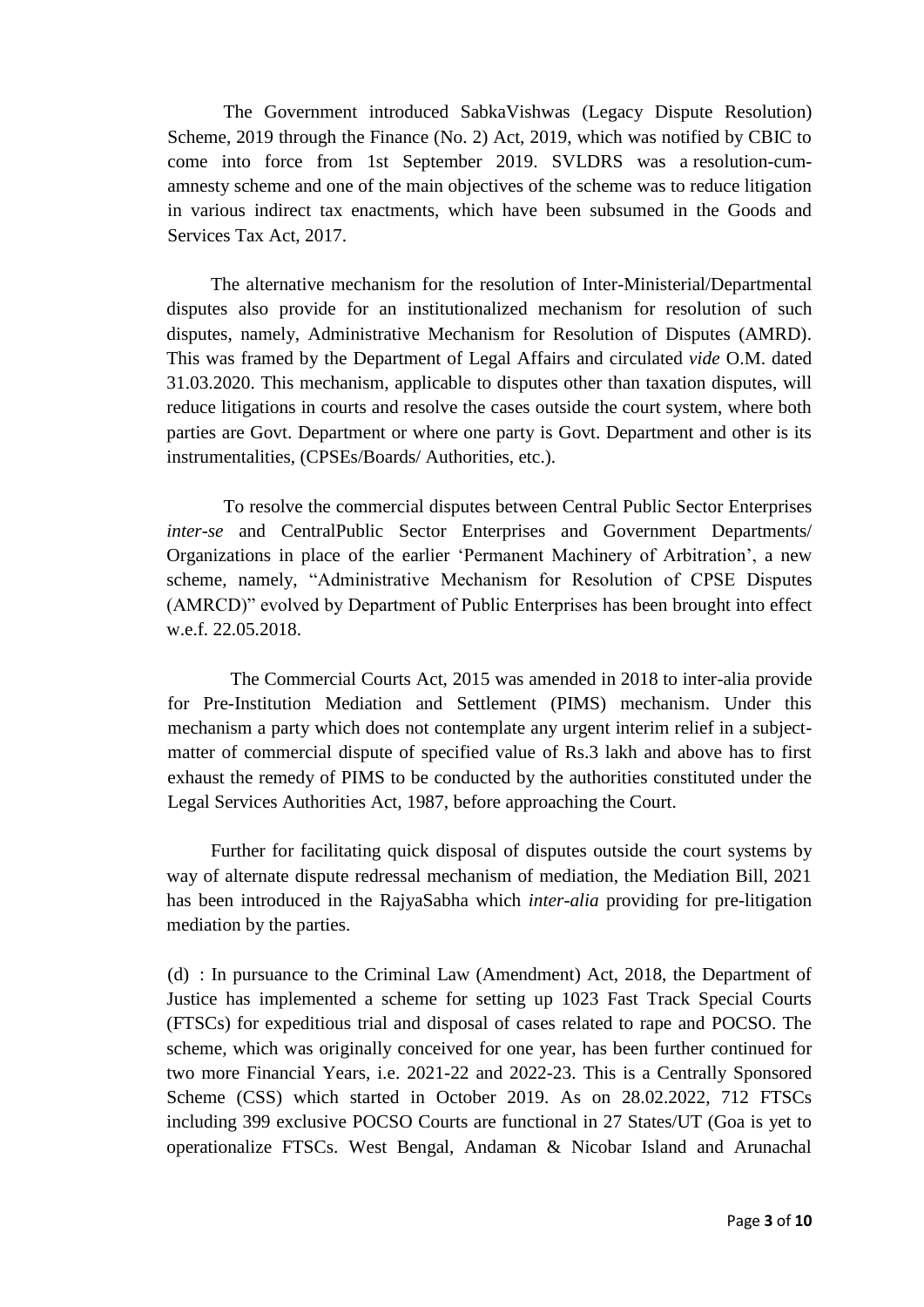Pradesh have still not joined the Scheme) which disposed more than 81,400 cases and 1.86 lakh cases pending in FTSCs of 27 States/UTs till February, 2022.

As a result of CBIC Instructions F. No.390/Misc/116/2017-JC dated 22.08.2019 regardingthe threshold monetary limit for filing appeals, status of withdrawal of appeals in Supreme Court, High Courts and CESTAT are as under:-

| <b>Forum</b>      | <b>Application filed</b><br>for withdrawal | Withdrawn | <b>Order awaited</b><br>for withdrawal |  |
|-------------------|--------------------------------------------|-----------|----------------------------------------|--|
| Supreme court     | 218                                        | 154       | 64                                     |  |
| <b>High Court</b> | 824                                        | 666       | 158                                    |  |
| <b>CESTAT</b>     | 2240                                       | 2003      | 237                                    |  |

Details of discharge certificate (SVLDRS-4) issued under 'Litigation category' in SVLDRS, 2019 are as under-

|                                                              | Number of<br><b>Applications</b> |
|--------------------------------------------------------------|----------------------------------|
| Discharge Certificate Issued by SVLDRS<br>system Application | 51,712                           |
| Discharge Certificate Issued Manually                        | 18                               |
| Total                                                        | 57,730                           |

# (e): Yes, Sir.

(f): As per information available regarding Central Board of Indirect Taxes & Customs (CBIC), zone-wise details of pending cases in Supreme Court, High Court and CESTAT for last 02 years are at **Annexure**.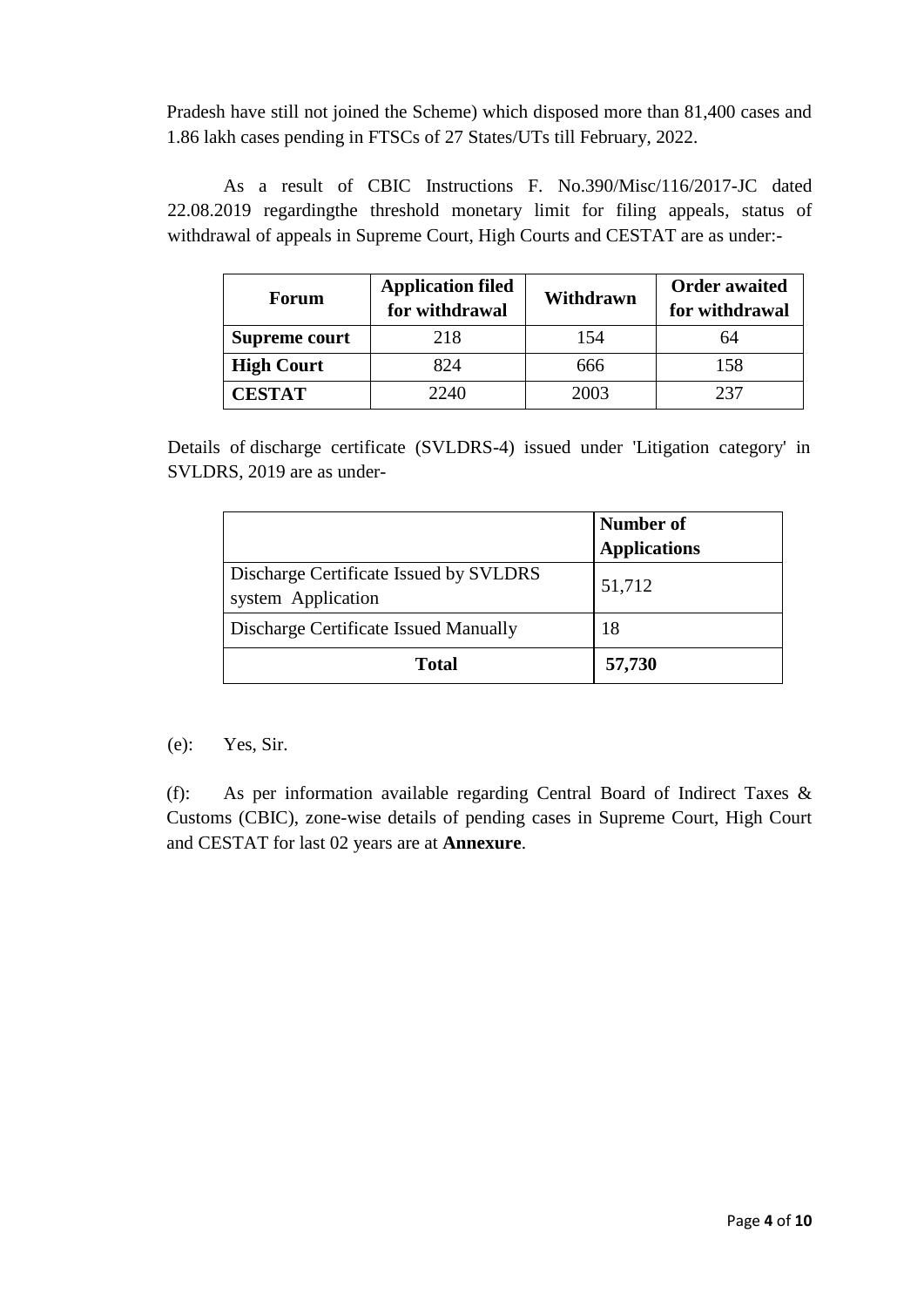# **ANNEXURE TO LOK SABHA UNSTARRED QUESTION NO. 3810 FOR 25.03.2022 REGARDING "NATIONAL LITIGATION POLICY"**

| <b>Zonewise Appeals Pending</b> |                                 |     |                        |     |                        |     |                        |  |  |  |  |  |
|---------------------------------|---------------------------------|-----|------------------------|-----|------------------------|-----|------------------------|--|--|--|--|--|
| <b>Supreme Court</b>            |                                 |     |                        |     |                        |     |                        |  |  |  |  |  |
| (Rs. In Crores)                 |                                 |     |                        |     |                        |     |                        |  |  |  |  |  |
| S.No.                           | Zone                            |     | <b>Closing Balance</b> |     | <b>Closing Balance</b> |     | <b>Closing Balance</b> |  |  |  |  |  |
|                                 |                                 |     | As on 01.04.2020       |     | As on 01.04.2021       |     | As on 01.01.2022       |  |  |  |  |  |
|                                 |                                 | No. | <b>Amount</b>          | No. | <b>Amount</b>          | No. | <b>Amount</b>          |  |  |  |  |  |
| $\mathbf{1}$                    | Ahmedabad CE &<br><b>GST</b>    | 111 | 412.38                 | 101 | 466.42                 | 104 | 603.33                 |  |  |  |  |  |
| $\overline{2}$                  | Bangalore CE & GST              | 110 | 472.72                 | 96  | 457.12                 | 95  | 890.53                 |  |  |  |  |  |
| 3                               | Bhopal CE & GST                 | 171 | 1059.39                | 143 | 1361.60                | 141 | 1452.04                |  |  |  |  |  |
| 4                               | Bhubaneshwar CE &<br><b>GST</b> | 36  | 73.57                  | 40  | 73.57                  | 40  | 73.57                  |  |  |  |  |  |
| 5                               | Chandigarh CE &<br><b>GST</b>   | 105 | 803.39                 | 99  | 881.06                 | 100 | 884.81                 |  |  |  |  |  |
| 6                               | Chennai CE & GST                | 245 | 1507.46                | 238 | 1515.32                | 200 | 1937.56                |  |  |  |  |  |
| 7                               | Delhi CE & GST                  | 178 | 2491.37                | 192 | 3957.97                | 189 | 3953.96                |  |  |  |  |  |
| 8                               | Guwahati CE & GST               | 106 | 145.79                 | 24  | 146.48                 | 25  | 150.12                 |  |  |  |  |  |
| 9                               | Hyderabad CE & GST              | 138 | 2340.57                | 127 | 2615.54                | 123 | 2603.44                |  |  |  |  |  |
| 10                              | Jaipur CE & GST                 | 168 | 398.99                 | 117 | 397.89                 | 112 | 518.38                 |  |  |  |  |  |
| 11                              | Kolkata CE & GST                | 53  | 420.64                 | 48  | 899.75                 | 45  | 788.63                 |  |  |  |  |  |
| 12                              | Lucknow CE & GST                | 35  | 2870.29                | 27  | 2878.00                | 28  | 2878.46                |  |  |  |  |  |
| 13                              | Meerut CE & GST                 | 129 | 815.01                 | 113 | 844.41                 | 106 | 829.81                 |  |  |  |  |  |
| 14                              | Mumbai CE & GST                 | 197 | 9686.03                | 199 | 10541.47               | 199 | 11155.16               |  |  |  |  |  |
| 15                              | Nagpur CE & GST                 | 50  | 875.30                 | 40  | 632.91                 | 37  | 693.05                 |  |  |  |  |  |
| 16                              | Panchkula CE & GST              | 92  | 1034.29                | 142 | 1162.69                | 131 | 1886.60                |  |  |  |  |  |
| 17                              | Pune CE & GST                   | 66  | 1856.40                | 67  | 2625.54                | 68  | 2904.73                |  |  |  |  |  |
| 18                              | Ranchi CE & GST                 | 38  | 609.38                 | 38  | 611.78                 | 36  | 606.32                 |  |  |  |  |  |
| 19                              | Thiruvananthapuram<br>CE & GST  | 126 | 356.40                 | 102 | 352.28                 | 103 | 333.25                 |  |  |  |  |  |
| 20                              | Vadodara CE & GST               | 118 | 3163.13                | 122 | 3295.08                | 128 | 3205.21                |  |  |  |  |  |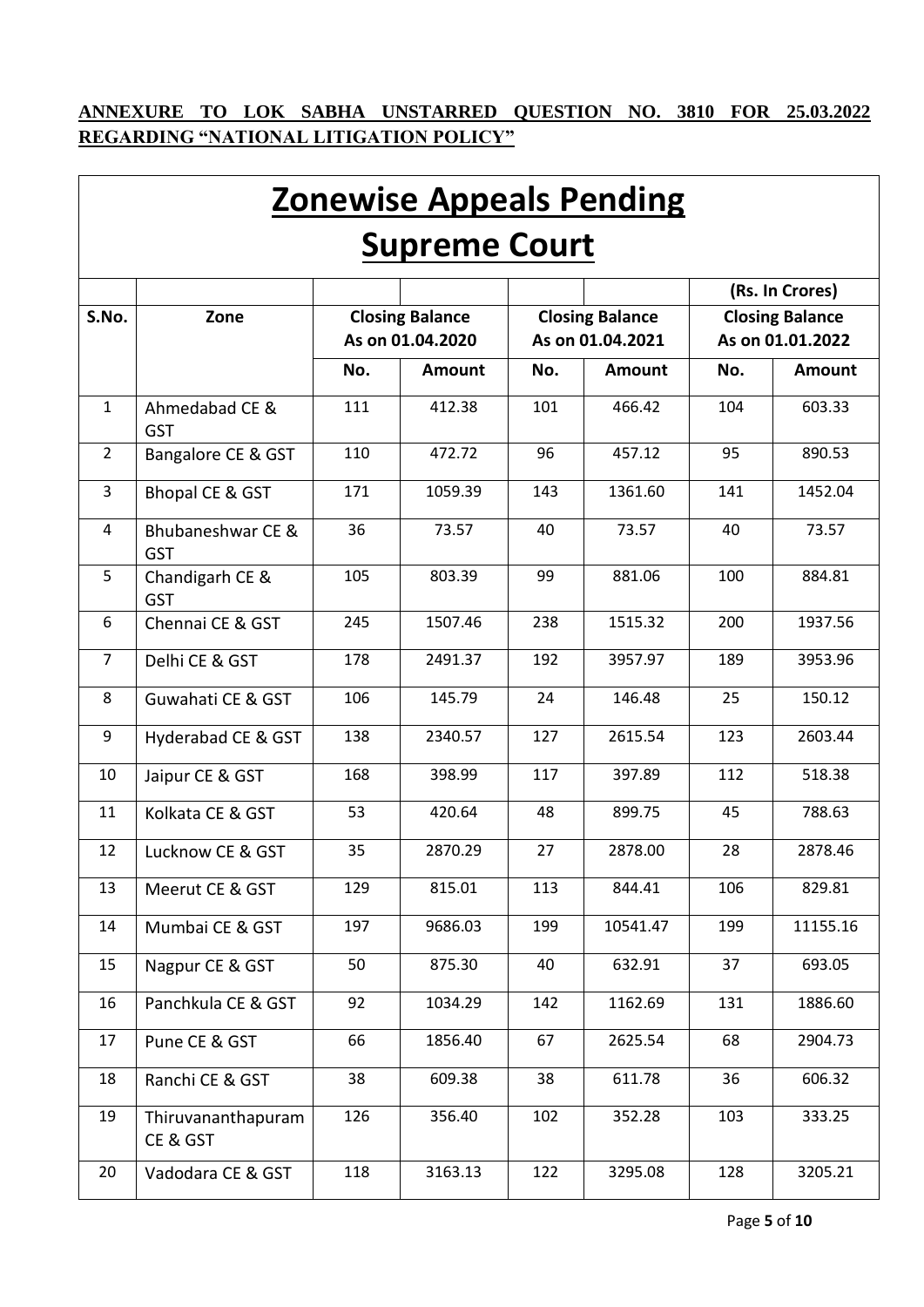| 21 | Vishakhapatnam CE<br>& GST | 94   | 1201.87  | 99   | 1233.90  | 105  | 1319.89  |
|----|----------------------------|------|----------|------|----------|------|----------|
| 22 | Ahmedabad Cus              | 163  | 412.88   | 175  | 466.56   | 190  | 485.84   |
| 23 | <b>Bangalore Cus</b>       | 63   | 975.97   | 63   | 978.26   | 64   | 1002.32  |
| 24 | Chennai Cus                | 91   | 1129.28  | 101  | 1443.29  | 99   | 1441.32  |
| 25 | Delhi Zone Cus             | 128  | 611.23   | 139  | 850.31   | 147  | 855.84   |
| 26 | Delhi Prev                 | 56   | 34.58    | 59   | 36.86    | 60   | 25.35    |
| 27 | Kolkata Cus                | 26   | 83.91    | 31   | 83.86    | 31   | 83.86    |
| 28 | Mumbai-I Cus               | 104  | 140.88   | 105  | 167.84   | 95   | 162.79   |
| 29 | Mumbai-II Cus              | 32   | 375.87   | 41   | 639.21   | 41   | 639.22   |
| 30 | Mumbai-III Cus             | 35   | 456.88   | 37   | 487.36   | 45   | 492.33   |
| 31 | Patna Prev                 | 10   | 2.45     | 11   | 14.79    | 15   | 17.83    |
| 32 | TiruchirapalliPrev         | 18   | 414.01   | 21   | 418.40   | 21   | 418.40   |
|    | <b>Total</b>               | 3092 | 37232.29 | 2957 | 42537.53 | 2923 | 45293.92 |

| <b>Appeals Pending</b> |
|------------------------|
| <b>High Court</b>      |

|                |                                 | (Rs. In Crores) |                        |      |                        |      |                        |
|----------------|---------------------------------|-----------------|------------------------|------|------------------------|------|------------------------|
|                |                                 |                 |                        |      |                        |      |                        |
| S.No.          | Zone                            |                 | <b>Closing Balance</b> |      | <b>Closing Balance</b> |      | <b>Closing Balance</b> |
|                |                                 |                 | As on 01.04.2020       |      | As on 01.04.2021       |      | As on 01.01.2022       |
|                |                                 | No.             | Amount                 | No.  | Amount                 | No.  | Amount                 |
| $\mathbf{1}$   | Ahmedabad CE &<br><b>GST</b>    | 447             | 2110.39                | 483  | 2334.36                | 502  | 2577.14                |
| $\mathcal{L}$  | Bangalore CE & GST              | 216             | 3502.46                | 248  | 6688.22                | 288  | 7138.90                |
| $\overline{3}$ | Bhopal CE & GST                 | 398             | 1102.69                | 382  | 1336.91                | 437  | 1692.69                |
| 4              | Bhubaneshwar CE &<br><b>GST</b> | 370             | 2620.46                | 372  | 2910.60                | 386  | 3045.29                |
| 5              | Chandigarh CE &<br><b>GST</b>   | 455             | 796.78                 | 947  | 1333.79                | 1502 | 1691.70                |
| 6              | Chennai CE & GST                | 1274            | 3264.33                | 1288 | 3260.81                | 1175 | 2994.39                |
| $\overline{7}$ | Delhi CE & GST                  | 161             | 726.53                 | 171  | 787.71                 | 156  | 3441.92                |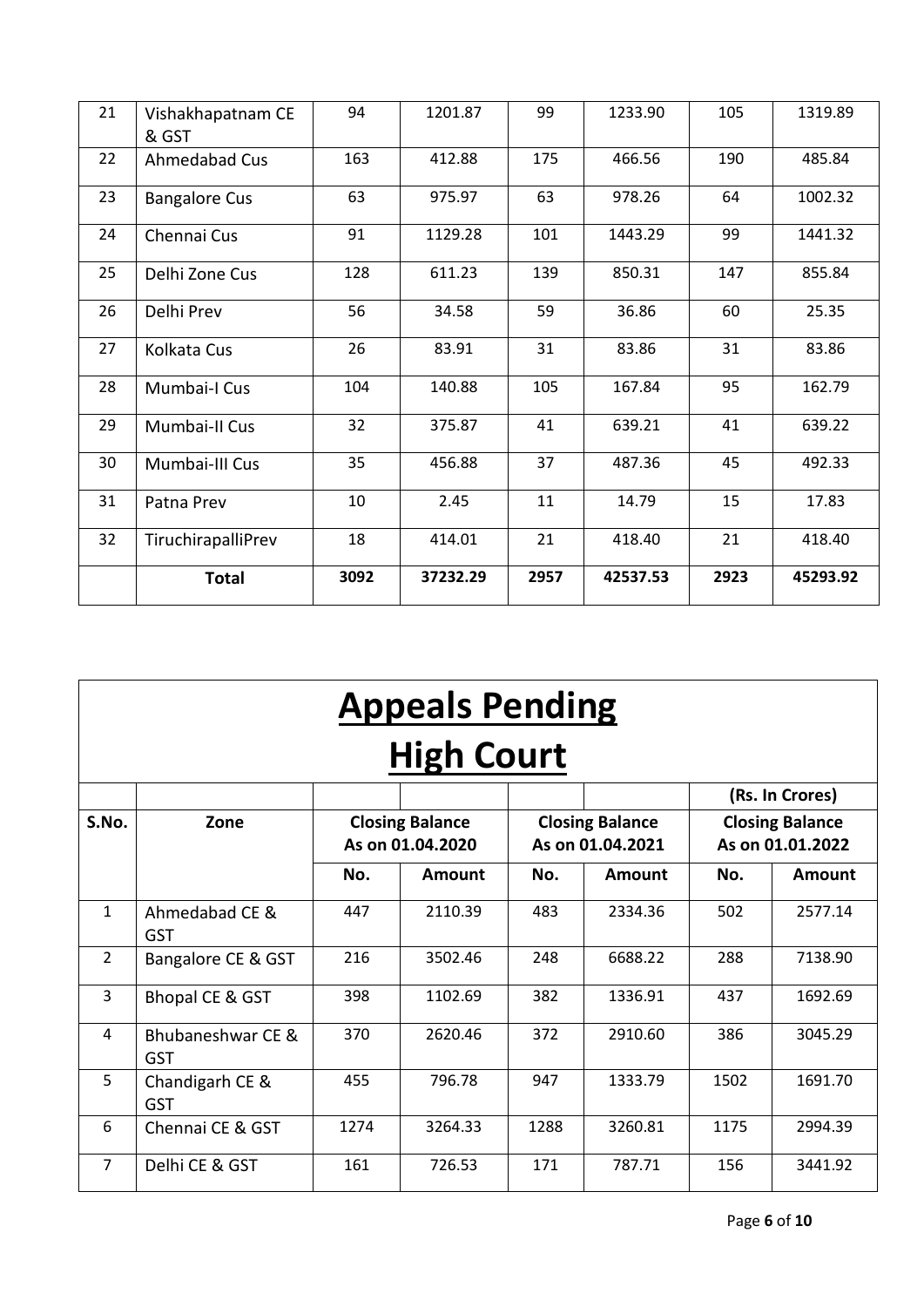| 8  | Guwahati CE & GST              | 162   | 286.19   | 230   | 780.70   | 245   | 871.15   |
|----|--------------------------------|-------|----------|-------|----------|-------|----------|
| 9  | Hyderabad CE & GST             | 817   | 2596.82  | 975   | 2817.78  | 807   | 2637.89  |
| 10 | Jaipur CE & GST                | 468   | 1088.39  | 470   | 1265.36  | 508   | 1370.59  |
| 11 | Kolkata CE & GST               | 728   | 3646.88  | 819   | 4099.73  | 777   | 5330.53  |
| 12 | Lucknow CE & GST               | 198   | 988.26   | 230   | 1393.39  | 215   | 1573.84  |
| 13 | Meerut CE & GST                | 332   | 1471.17  | 337   | 1702.59  | 296   | 1716.78  |
| 14 | Mumbai CE & GST                | 687   | 8210.84  | 853   | 11421.39 | 936   | 11419.89 |
| 15 | Nagpur CE & GST                | 294   | 1284.52  | 295   | 1293.37  | 269   | 1291.47  |
| 16 | Panchkula CE & GST             | 162   | 989.64   | 273   | 1798.77  | 150   | 1119.21  |
| 17 | Pune CE & GST                  | 251   | 1350.55  | 262   | 1396.22  | 296   | 1794.37  |
| 18 | Ranchi CE & GST                | 267   | 1085.72  | 277   | 1535.50  | 307   | 1609.52  |
| 19 | Thiruvananthapuram<br>CE & GST | 919   | 501.27   | 938   | 1737.11  | 961   | 1850.49  |
| 20 | Vadodara CE & GST              | 321   | 2019.82  | 398   | 2034.23  | 386   | 2080.74  |
| 21 | Vishakhapatnam CE<br>& GST     | 1327  | 6126.19  | 702   | 6374.39  | 714   | 7741.57  |
| 22 | Ahmedabad Cus                  | 852   | 1946.32  | 859   | 1997.56  | 935   | 2017.11  |
| 23 | <b>Bangalore Cus</b>           | 111   | 100.27   | 103   | 124.38   | 120   | 134.52   |
| 24 | Chennai Cus                    | 724   | 1828.64  | 661   | 1943.49  | 601   | 1880.82  |
| 25 | Delhi Zone Cus                 | 421   | 678.71   | 562   | 923.48   | 621   | 1065.73  |
| 26 | Delhi Prev                     | 391   | 135.35   | 424   | 147.76   | 473   | 154.34   |
| 27 | Kolkata Cus                    | 564   | 1183.40  | 649   | 1406.70  | 743   | 4059.27  |
| 28 | Mumbai-I Cus                   | 173   | 842.93   | 193   | 800.33   | 217   | 748.79   |
| 29 | Mumbai-II Cus                  | 173   | 224.05   | 221   | 245.60   | 263   | 1428.69  |
| 30 | Mumbai-III Cus                 | 168   | 378.08   | 201   | 670.90   | 243   | 715.75   |
| 31 | Patna Prev                     | 248   | 70.35    | 296   | 79.63    | 294   | 80.38    |
| 32 | TiruchirapalliPrev             | 531   | 175.72   | 537   | 187.04   | 544   | 215.61   |
|    | <b>Total</b>                   | 14610 | 53333.72 | 15656 | 66829.79 | 16367 | 77491.08 |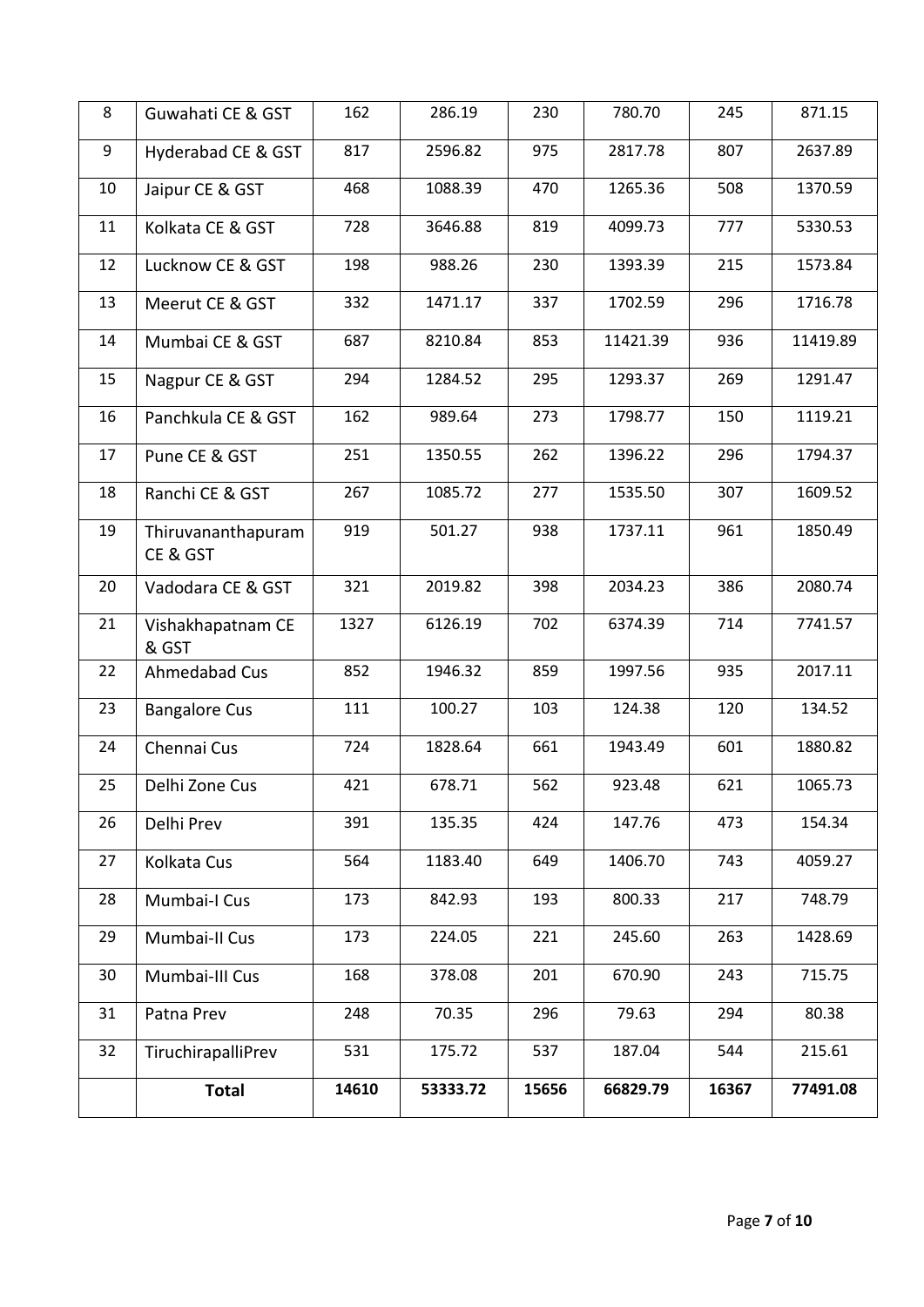| <b>Appeals Pending</b> |                                 |      |                        |      |                        |      |                        |  |  |  |  |  |  |
|------------------------|---------------------------------|------|------------------------|------|------------------------|------|------------------------|--|--|--|--|--|--|
| <b>CESTAT</b>          |                                 |      |                        |      |                        |      |                        |  |  |  |  |  |  |
|                        | (Rs. In Crores)                 |      |                        |      |                        |      |                        |  |  |  |  |  |  |
| S.No.                  | Zone                            |      | <b>Closing Balance</b> |      | <b>Closing Balance</b> |      | <b>Closing Balance</b> |  |  |  |  |  |  |
|                        |                                 |      | As on 01.04.2020       |      | As on 01.04.2021       |      | As on 01.01.2022       |  |  |  |  |  |  |
|                        |                                 | No.  | <b>Amount</b>          | No.  | <b>Amount</b>          | No.  | <b>Amount</b>          |  |  |  |  |  |  |
| $\mathbf{1}$           | Ahmedabad CE &<br><b>GST</b>    | 4050 | 5198.31                | 3374 | 5387.17                | 3007 | 5819.39                |  |  |  |  |  |  |
| $\overline{2}$         | Bangalore CE & GST              | 4298 | 18501.55               | 3746 | 14805.39               | 3693 | 14789.92               |  |  |  |  |  |  |
| 3                      | <b>Bhopal CE &amp; GST</b>      | 1152 | 3330.21                | 1157 | 3537.35                | 1111 | 3580.66                |  |  |  |  |  |  |
| 4                      | Bhubaneshwar CE &<br><b>GST</b> | 1442 | 9739.23                | 1391 | 10482.19               | 1295 | 11530.06               |  |  |  |  |  |  |
| 5                      | Chandigarh CE &<br><b>GST</b>   | 1886 | 2770.06                | 1597 | 2566.00                | 1652 | 2711.12                |  |  |  |  |  |  |
| 6                      | Chennai CE & GST                | 5533 | 8709.32                | 4237 | 8037.38                | 3875 | 7986.33                |  |  |  |  |  |  |
| $\overline{7}$         | Delhi CE & GST                  | 734  | 8297.20                | 482  | 7226.98                | 548  | 10002.04               |  |  |  |  |  |  |
| 8                      | Guwahati CE & GST               | 908  | 1578.52                | 899  | 2031.69                | 886  | 2031.40                |  |  |  |  |  |  |
| 9                      | Hyderabad CE & GST              | 2293 | 11454.61               | 2017 | 11503.63               | 2003 | 11808.56               |  |  |  |  |  |  |
| 10                     | Jaipur CE & GST                 | 1750 | 3429.36                | 1894 | 2943.50                | 1798 | 3111.77                |  |  |  |  |  |  |
| 11                     | Kolkata CE & GST                | 4817 | 12992.58               | 4687 | 15411.73               | 4471 | 15357.24               |  |  |  |  |  |  |
| 12                     | Lucknow CE & GST                | 577  | 2142.31                | 461  | 2215.20                | 436  | 2158.05                |  |  |  |  |  |  |
| 13                     | Meerut CE & GST                 | 1135 | 3115.74                | 896  | 3357.70                | 812  | 3860.79                |  |  |  |  |  |  |
| 14                     | Mumbai CE & GST                 | 5168 | 33132.39               | 4879 | 35261.65               | 4465 | 35513.41               |  |  |  |  |  |  |
| 15                     | Nagpur CE & GST                 | 3056 | 5209.86                | 2942 | 5390.75                | 2466 | 4297.13                |  |  |  |  |  |  |
| 16                     | Panchkula CE & GST              | 1116 | 10778.01               | 1024 | 9297.21                | 1037 | 10440.81               |  |  |  |  |  |  |
| 17                     | Pune CE & GST                   | 2359 | 15533.73               | 1958 | 14200.40               | 2024 | 14929.79               |  |  |  |  |  |  |
| 18                     | Ranchi CE & GST                 | 1470 | 14009.05               | 1495 | 13948.34               | 1466 | 13209.00               |  |  |  |  |  |  |
| 19                     | Thiruvananthapuram<br>CE & GST  | 1975 | 3129.90                | 1878 | 3089.64                | 2381 | 3281.73                |  |  |  |  |  |  |
| 20                     | Vadodara CE & GST               | 3029 | 11032.98               | 2699 | 10801.95               | 2816 | 12528.23               |  |  |  |  |  |  |
| 21                     | Vishakhapatnam CE               | 1939 | 4501.08                | 1950 | 3870.96                | 2069 | 4084.51                |  |  |  |  |  |  |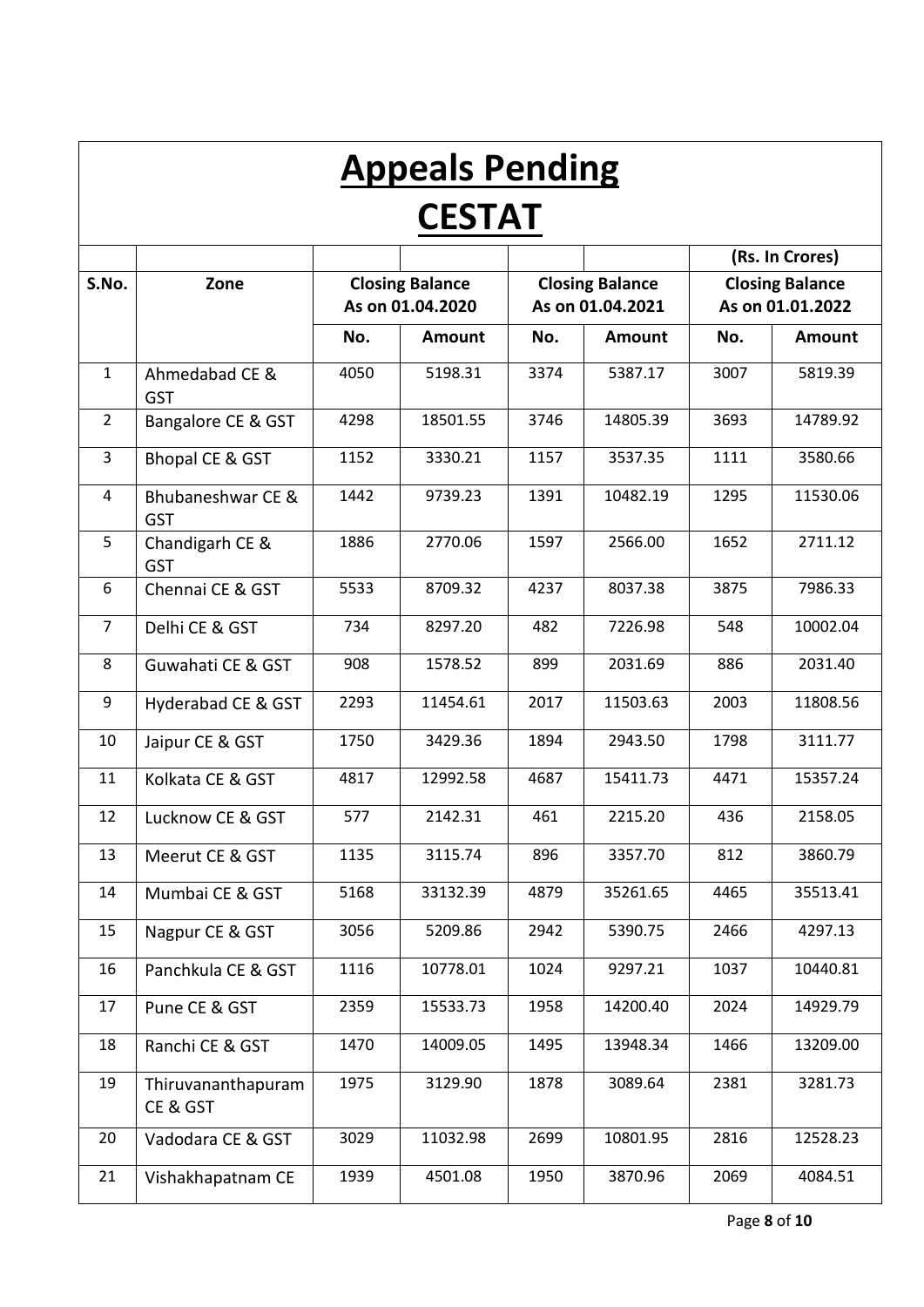|    | & GST                |       |           |       |           |       |           |
|----|----------------------|-------|-----------|-------|-----------|-------|-----------|
| 22 | Ahmedabad Cus        | 2378  | 2194.88   | 2376  | 2186.43   | 2606  | 2630.59   |
| 23 | <b>Bangalore Cus</b> | 683   | 4537.26   | 651   | 4364.95   | 658   | 4206.19   |
| 24 | Chennai Cus          | 1746  | 2229.77   | 1955  | 2774.40   | 2041  | 3147.52   |
| 25 | Delhi Zone Cus       | 1009  | 765.92    | 959   | 787.28    | 1077  | 1165.58   |
| 26 | Delhi Prev           | 332   | 142.17    | 500   | 246.73    | 536   | 832.31    |
| 27 | Kolkata Cus          | 1648  | 1588.77   | 1751  | 1745.96   | 1818  | 1739.21   |
| 28 | Mumbai-I Cus         | 775   | 671.64    | 718   | 725.34    | 764   | 705.27    |
| 29 | Mumbai-II Cus        | 1562  | 753.02    | 1466  | 675.15    | 1440  | 737.90    |
| 30 | Mumbai-III Cus       | 1054  | 2024.04   | 1105  | 2052.01   | 1321  | 2189.64   |
| 31 | Patna Prev           | 131   | 27.29     | 146   | 30.73     | 165   | 32.18     |
| 32 | TiruchirapalliPrev   | 736   | 615.26    | 767   | 645.50    | 821   | 759.01    |
|    | <b>Total</b>         | 62741 | 204136.05 | 58057 | 201601.28 | 57558 | 211177.34 |

# **Appeals Pending Commissioner (Appeals)**

|                |                                 |      |                                                                                                                                        |      |               |      | (Rs. In Crores) |
|----------------|---------------------------------|------|----------------------------------------------------------------------------------------------------------------------------------------|------|---------------|------|-----------------|
| S.No.          | Zone                            |      | <b>Closing Balance</b><br><b>Closing Balance</b><br><b>Closing Balance</b><br>As on 01.04.2020<br>As on 01.04.2021<br>As on 01.01.2022 |      |               |      |                 |
|                |                                 | No.  | <b>Amount</b>                                                                                                                          | No.  | <b>Amount</b> | No.  | <b>Amount</b>   |
| $\mathbf{1}$   | Ahmedabad CE &<br><b>GST</b>    | 406  | 243.76                                                                                                                                 | 609  | 426.64        | 1031 | 423.94          |
| 2              | Bangalore CE & GST              | 1281 | 818.54                                                                                                                                 | 959  | 650.55        | 1183 | 752.55          |
| 3              | Bhopal CE & GST                 | 136  | 84.12                                                                                                                                  | 182  | 68.06         | 255  | 114.55          |
| 4              | Bhubaneshwar CE &<br><b>GST</b> | 925  | 1183.67                                                                                                                                | 750  | 1111.44       | 817  | 742.13          |
| 5              | Chandigarh CE &<br><b>GST</b>   | 2711 | 533.34                                                                                                                                 | 1679 | 410.74        | 923  | 301.68          |
| 6              | Chennai CE & GST                | 290  | 198.42                                                                                                                                 | 193  | 164.61        | 446  | 286.28          |
| $\overline{7}$ | Delhi CE & GST                  | 170  | 400.46                                                                                                                                 | 117  | 99.00         | 125  | 108.48          |
| 8              | Guwahati CE & GST               | 117  | 131.80                                                                                                                                 | 100  | 36.89         | 97   | 381.87          |